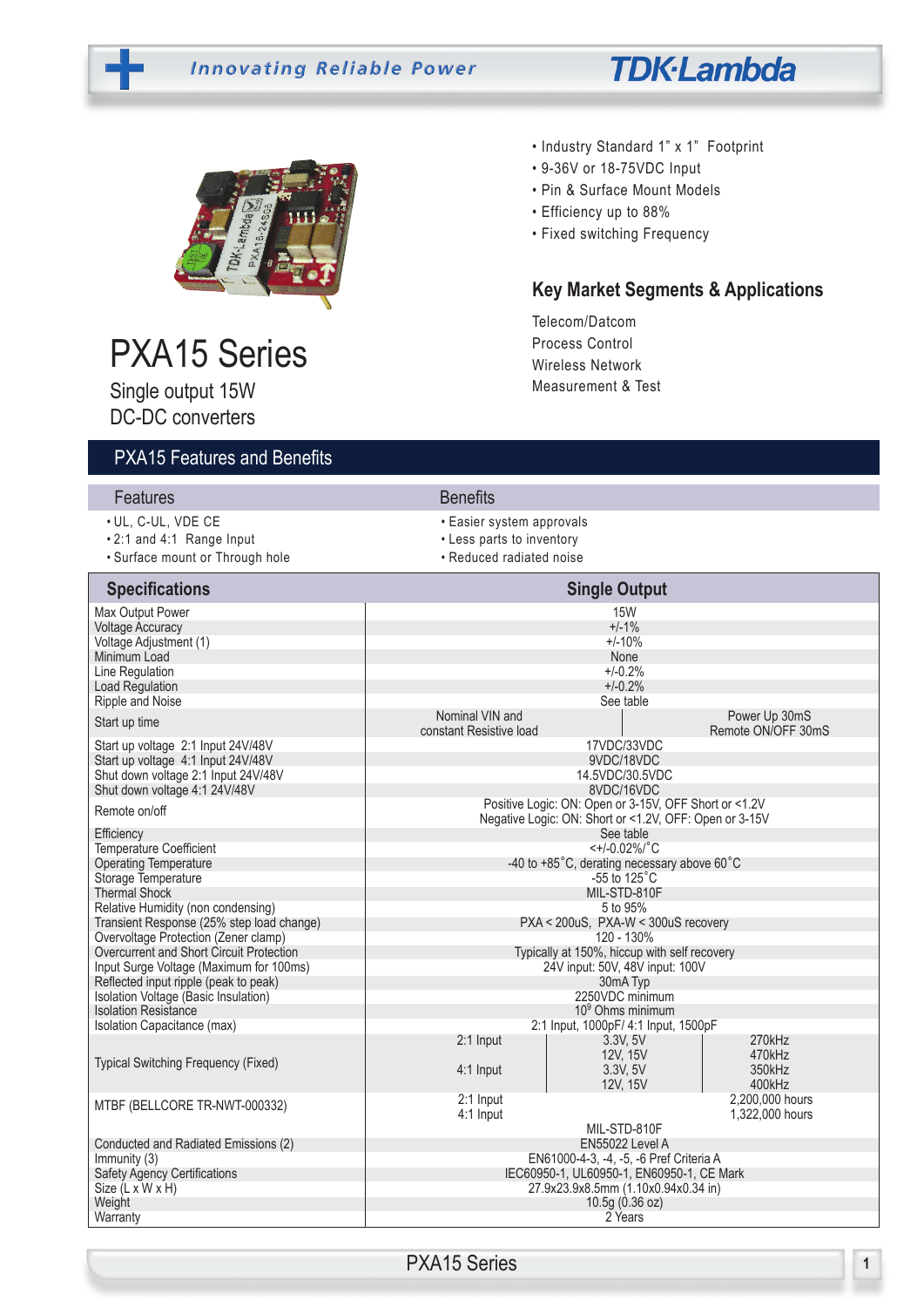

| <b>Model Selector</b> |                       |                        |                      |                       |                                |                 |                              |                            |  |
|-----------------------|-----------------------|------------------------|----------------------|-----------------------|--------------------------------|-----------------|------------------------------|----------------------------|--|
| Model                 | Output<br>Voltage     | Output<br>Current<br>Α | Output<br>Power<br>W | Input<br>Voltage<br>V | Nominal<br>Input Current<br>mA | Efficiency<br>% | Ripple<br>and Noise<br>mVp-p | Max Load<br>Capacitance uF |  |
| 4:1 INPUT             | <b>Single Outputs</b> |                        |                      |                       |                                |                 |                              |                            |  |
| PXA15-24WS3P3         | 3.3V                  | 4.0A                   | 13.2W                | 9 - 36VDC             | 680mA                          | 85%             | 100mVp-p                     | 1000uF                     |  |
| PXA15-48WS3P3         | 3.3V                  | 4.0A                   | 13.2W                | 18 - 75VDC            | 340mA                          | 85%             | 100mVp-p                     | 1000uF                     |  |
| PXA15-24WS05          | 5V                    | 3.0A                   | <b>15W</b>           | $9 - 36VDC$           | 754mA                          | 87%             | 100mVp-p                     | 1000uF                     |  |
| PXA15-48WS05          | 5V                    | 3.0A                   | <b>15W</b>           | 18 - 75VDC            | 377mA                          | 87%             | 100mVp-p                     | 1000uF                     |  |
| PXA15-24WS12          | 12V                   | 1.25A                  | <b>15W</b>           | 9 - 36VDC             | 793mA                          | 86%             | 100mVp-p                     | 330uF                      |  |
| PXA15-48WS12          | <b>12V</b>            | 1.25A                  | <b>15W</b>           | 18 - 75VDC            | 397mA                          | 86%             | 100mVp-p                     | 330uF                      |  |
| PXA15-24WS15          | 15V                   | 1.0A                   | <b>15W</b>           | 9 - 36VDC             | 763mA                          | 86%             | 100mVp-p                     | 220uF                      |  |
| PXA15-48WS15          | 15V                   | 1.0A                   | <b>15W</b>           | 18 - 75VDC            | 382mA                          | 86%             | 100mVp-p                     | 220uF                      |  |
| 2:1 INPUT             |                       |                        |                      |                       |                                |                 |                              |                            |  |
| PXA15-24S3P3          | 3.3V                  | 3.5A                   | 10.5W                | 18-36VDC              | 587mA                          | 86%             | 75mVp-p                      | 1000uF                     |  |
| PXA15-48S3P3          | 3.3V                  | 3.5A                   | 10.5W                | 36-75VDC              | 297 <sub>m</sub> A             | 85%             | 75mVp-p                      | 1000uF                     |  |
| PXA15-24S05           | 5V                    | 3.0A                   | <b>15W</b>           | 18-36VDC              | 753mA                          | 87%             | 75mVp-p                      | 1000uF                     |  |
| PXA15-48S05           | 5V                    | 3.0A                   | <b>15W</b>           | 36-75VDC              | 377 <sub>m</sub> A             | 87%             | 75mVp-p                      | 1000uF                     |  |
| PXA15-24S12           | 12V                   | 1.25A                  | <b>15W</b>           | 18-36VDC              | 753mA                          | 87%             | 100mVp-p                     | 330uF                      |  |
| PXA15-48S12           | <b>12V</b>            | 1.25A                  | <b>15W</b>           | 36-75VDC              | 377mA                          | 87%             | 100mVp-p                     | 330uF                      |  |
| PXA15-24S15           | 15V                   | 1.0A                   | <b>15W</b>           | 18-36VDC              | 744mA                          | 88%             | 100mVp-p                     | 220uF                      |  |
| PXA15-48S15           | 15V                   | 1.0A                   | <b>15W</b>           | 36-75VDC              | 372mA                          | 88%             | $100mVp-p$                   | 220uF                      |  |

#### **Specification Notes:**

(1) Output can be trimmed using an external resistor

(2) To meet EN55022 Class B external filter components are required. See additional application note.

(3) To meet EN61000-4-4, EN610004-5 an external filter capacitor is required. See additional application note.

| <b>Remote On/Off Options</b> |                                                           |  |
|------------------------------|-----------------------------------------------------------|--|
| Suffix                       | <b>Description</b>                                        |  |
| N<br>S                       | Positive Logic<br>Negative Logic<br>Surface Mount<br>Trim |  |
|                              |                                                           |  |

-NST or -NT as standard Delete suffix if not required

| <b>Pinout - Single Output</b> |                                                                       |  |
|-------------------------------|-----------------------------------------------------------------------|--|
| Pin <sup>#</sup>              | <b>Function</b>                                                       |  |
| 2<br>3<br>4<br>5<br>6         | + Input<br>$-$ Input<br>Remote On/Off<br>+ Output<br>Trim<br>- Output |  |

# **For full data and drawings please visit www.emea.tdk-lambda.com/www/pxa**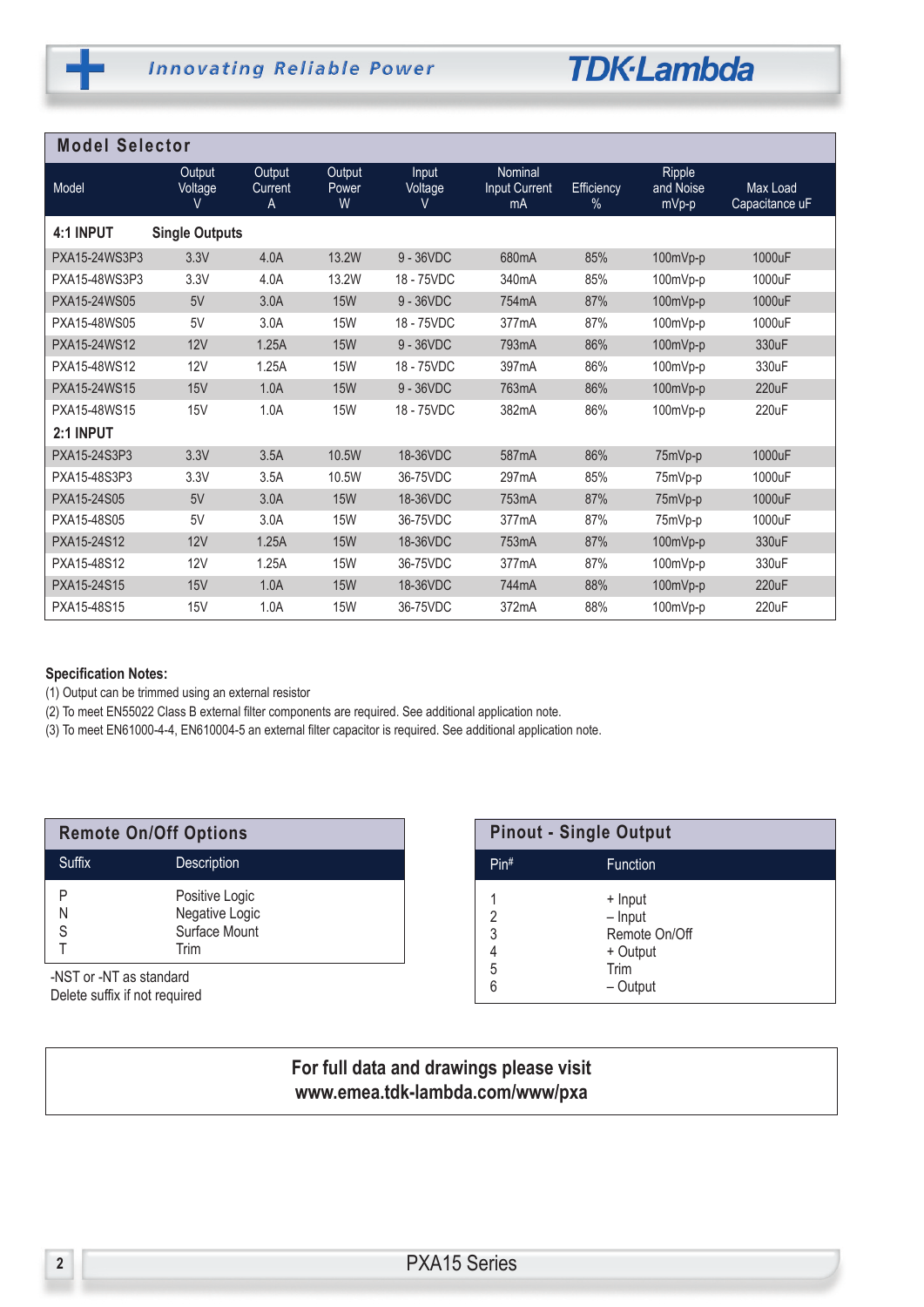# **TDK-Lambda**

### Outline Drawing PXA15 Series



# Derating Curve PXA15 Series